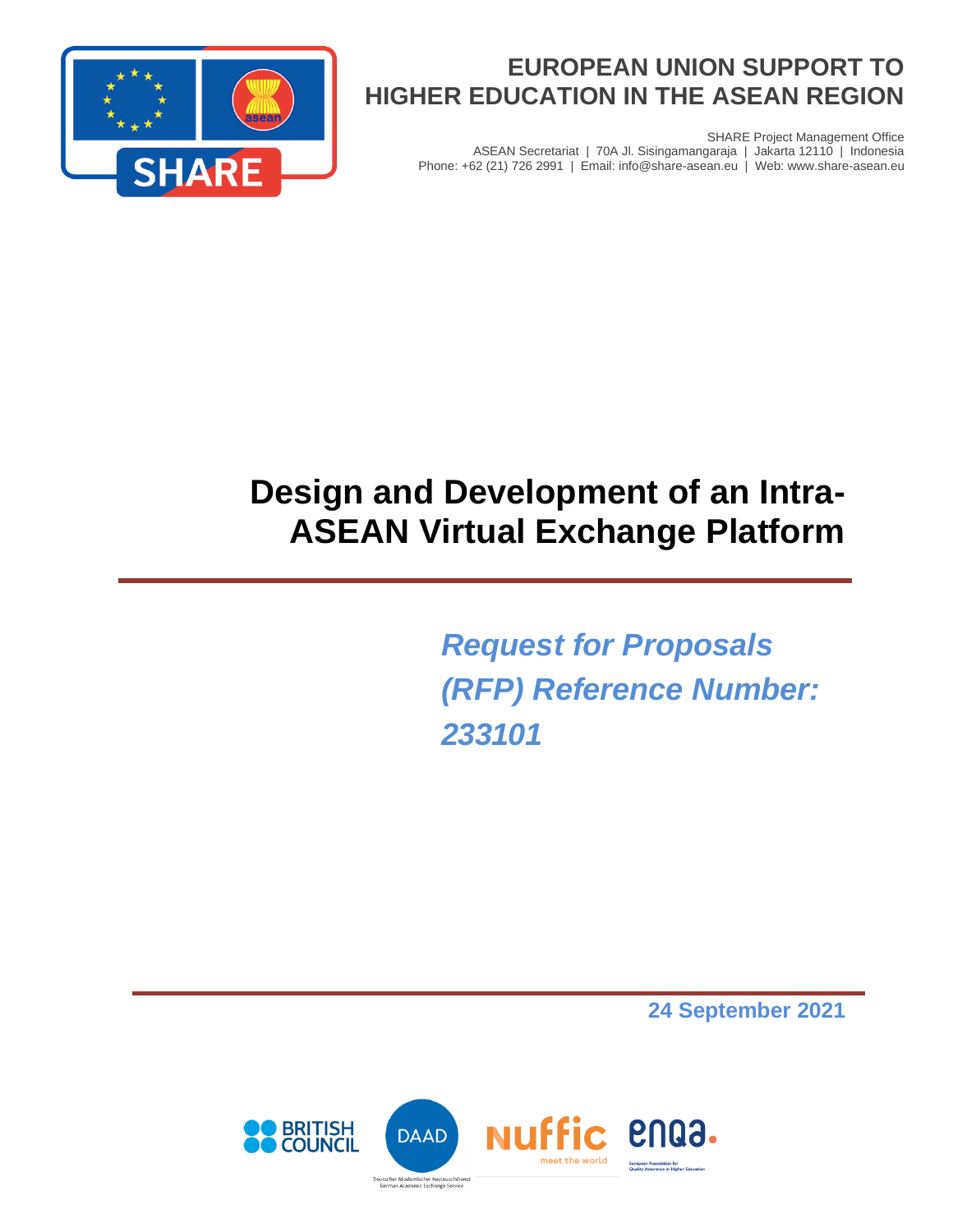#### **1. Background**

The European Union Support to Higher Education in the ASEAN Region (SHARE) Programme is the European Union's flagship higher education programme with ASEAN. The SHARE Programme resumed with effect from 27 February 2021 for an extension until the end of 2022.The SHARE Consortium is comprised of the British Council, the DAAD, ENQA, and Nuffic. The SHARE Extension will see the programme continue its support of the ASEAN Secretariat and ASEAN stakeholders to enable greater harmonisation and internationalisation of ASEAN higher education. It aims to catalyse the transfer of ownership of programme outcomes to ASEAN entities and nominated organisations to be embedded within sustainable ASEAN-led structures and processes.

The purpose of this Request for Proposals (RFP) is to contract one team of service provider (consultancy) to design and develop the content and technology architecture for an Intra-ASEAN Virtual Exchange Platform, as well as participate in subsequent capacity building trainings and pilot testing. This project will run from October 2021 – October 2022*.*

The SHARE Programme intends to contract a service provider (consultancy) which includes individuals with at least five (5) years of professional experience with the following requirements:

- a) Expert, consultant, or academic professional specializing in the field of international student mobility;
- b) Strong capacity in implementing digital modalities of internationalisation, including but not limited to Virtual Exchange, COIL, Massive Online Open Courses (MOOCs), and online study programs;
- c) Knowledge of the higher education sector in the ASEAN region;
- d) Excellent facilitation skills;
- e) Experience in conducting trainings on digital modalities of international education.

For more information about SHARE Programme please consult our website at [www.share](https://www.share-asean.eu/)[asean.eu](https://www.share-asean.eu/)

#### **2. Invitation**

Through this request for proposals ("RFP"), the SHARE Programme is seeking to contract a qualified, reputable and experienced vendor to lead, implement and facilitate the development of an Intra-ASEAN Virtual Exchange platform, capacity building to utilize the platform, and subsequent pilot testing of the platform. For the purposes of this RFP, the SHARE Programme will be represented by Nuffic. The RFP includes the following annexes:

| Annex 1 | <b>Terms of Reference</b>               |
|---------|-----------------------------------------|
| Annex 2 | <b>Requirements for Vendor Proposal</b> |

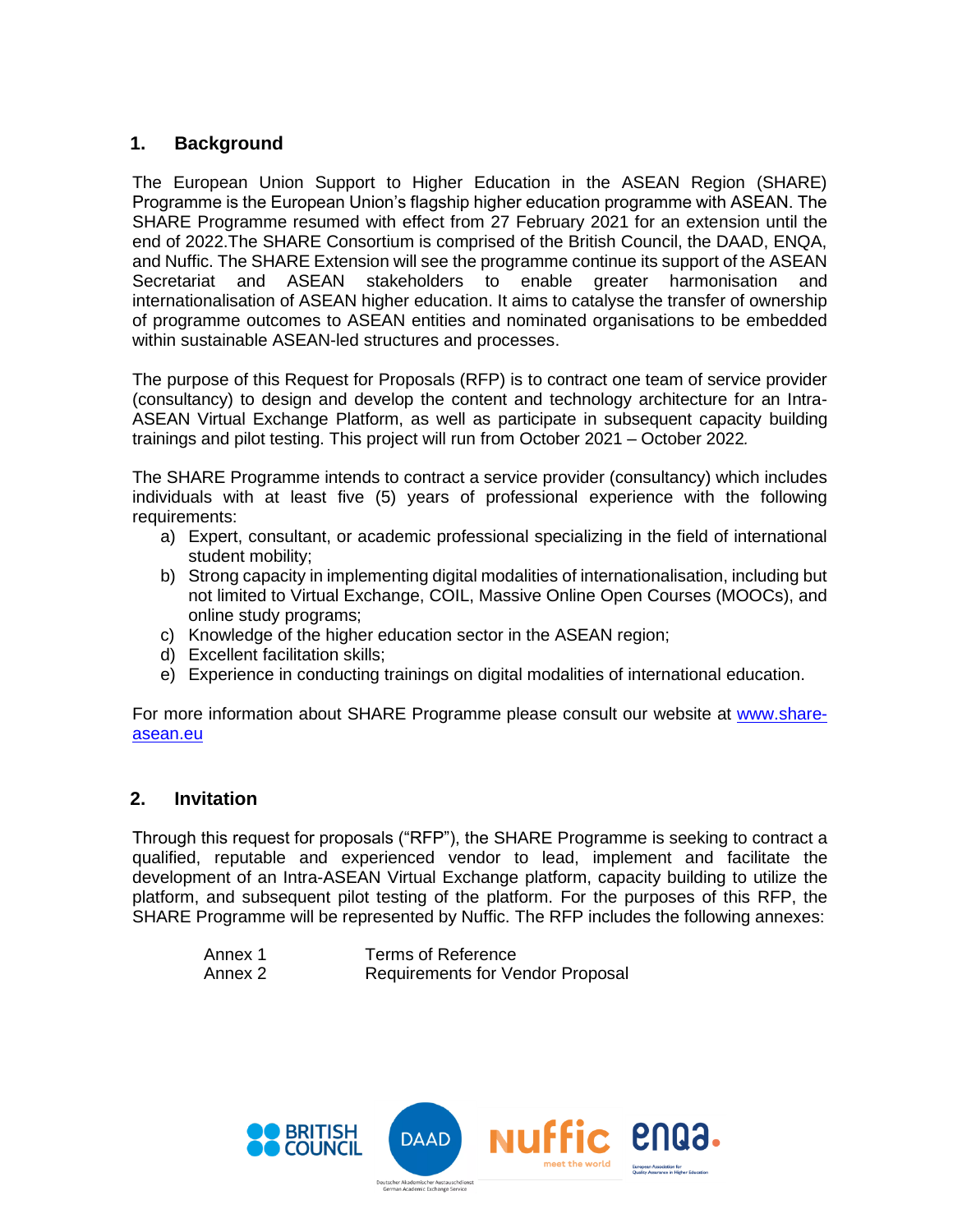| No.            | Event                                                | <b>Responsible</b><br><b>Party</b> | Date                 |
|----------------|------------------------------------------------------|------------------------------------|----------------------|
| 1              | Call for proposal                                    | <b>Nuffic</b>                      | 24 September 2021    |
| $\mathfrak{p}$ | Deadline for requesting<br>clarification from Nuffic | <b>Bidder</b>                      | 8 October 2021       |
| 3              | Deadline for submitting<br>proposal                  | <b>Bidder</b>                      | 13 October 2021      |
| 4              | Applications shortlist                               | <b>Nuffic</b>                      | 18 October 2021      |
| 5              | Interview with the panelist                          | <b>Nuffic</b>                      | 22 October 2021      |
| 6              | Announcement of the winning<br>bidder                | <b>Nuffic</b>                      | 25 - 29 October 2021 |

#### **3. Timeline of Submission of Proposals**

Proposals must be submitted to Nuffic no later than **13 October 2021 at 23.59 UTC+7 Jakarta Local Time.**

Effective with the release of this solicitation, all communications relating to this RFP must be directed only to Nuffic by email at [share@nesoindonesia.or.id.](mailto:share@nesoindonesia.or.id)

#### **4. Joint Proposal**

If the Proposer is a group of legal entities that will form or have formed an association or joint venture at the time of the submission of the Proposal, they shall confirm in their Proposal that:

- a) they have designated one party to act as a lead entity, duly vested with authority to legally bind the members of the joint venture jointly and severally,
- b) if they are awarded the contract, the contract shall be entered into, by and between Nuffic and the designated lead entity, who shall be acting for and on behalf of all the member entities comprising the joint venture.

After the Proposal has been submitted to Nuffic, the lead entity identified to represent the joint venture shall not be altered without the prior written consent of the Nuffic. Furthermore, neither the lead entity nor the member entities of the joint venture can submit another proposal:

- a) either in its own capacity; nor
- b) as a lead entity or a member entity for another joint venture submitting another Proposal.

The description of the organization of the joint venture must clearly define the expected role of each of the entities in the joint venture in delivering the requirements.

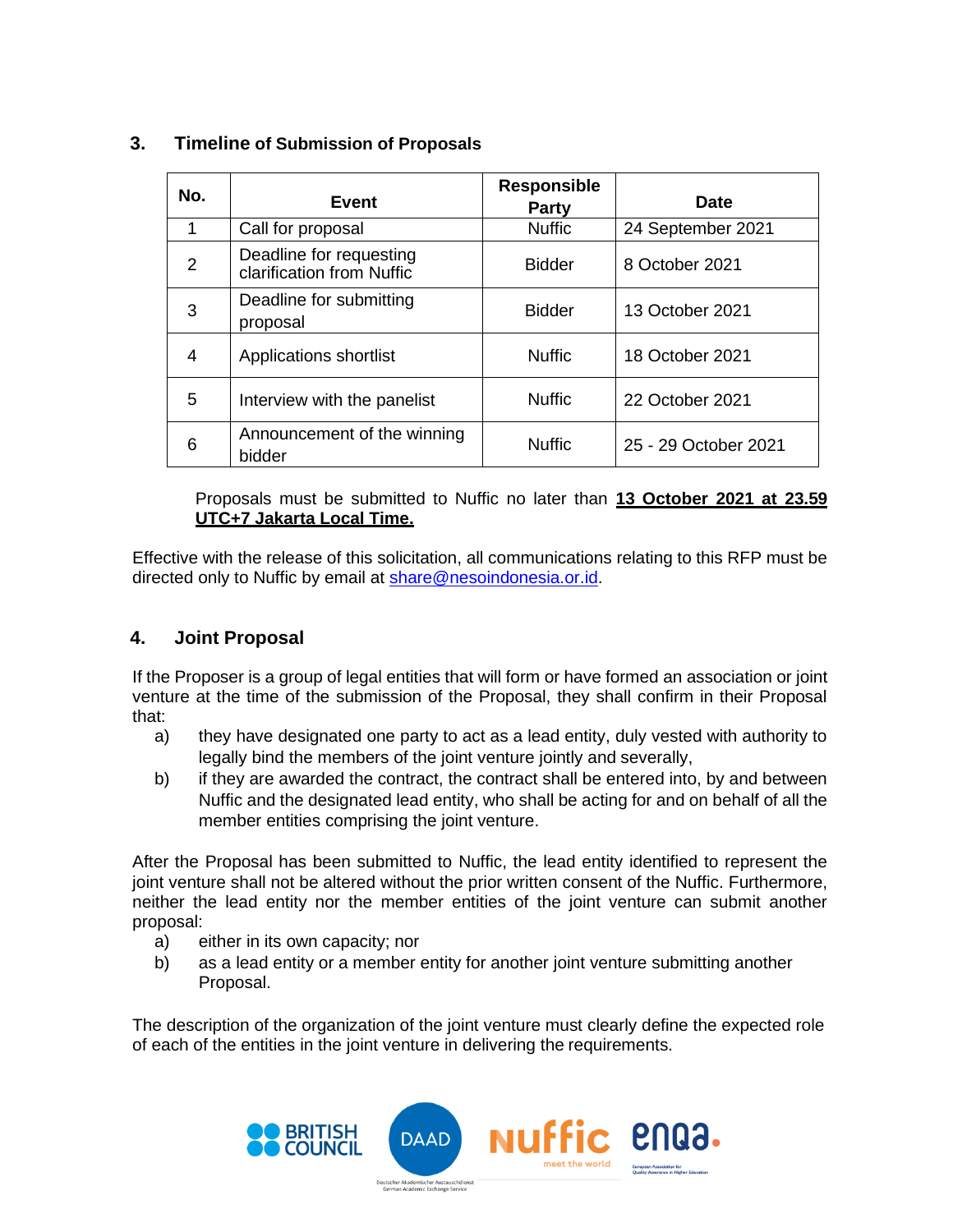If a joint venture's Proposal is determined by Nuffic as the most responsive Proposal that offers the best value for money, the Nuffic shall award the contract to the joint venture, in the name of its designated lead entity. The lead entity shall sign the contract for and on behalf of all other member entities.

## **5. Request for Clarification of RFP Documents**

A prospective proposer requiring any clarification of the solicitation documents may notify Nuffic in writing to the email address [share@nesoindonesia.or.id](mailto:share@nesoindonesia.or.id) by the specified date and time mentioned in the announcement. The subject line of the email **MUST** have the reference number and title of the RFP **i.e. RFP 233101– Design and Development of an Intra-ASEAN Virtual Exchange Platform.** Nuffic will respond in writing to any request for clarification of the solicitation documents that it receives by the due date published in the website announcement.

#### **6. Amendments to RFP Documents**

At any time prior to the deadline for submission of proposals, Nuffic may, for any reason, whether at its own initiative or in response to a clarification requested by a prospective proposer, modify the RFP documents by amendment. The amendments will also be posted on the SHARE Programme website and/or communicated via email.

In order to allow prospective proposers reasonable time in which to take the amendment into account in preparing their proposals, Nuffic may, at its sole discretion, extend the deadline for the submission of proposal.

#### **7. Language of Proposals**

The proposals prepared by the proposer and all correspondence and documents relating to the proposal exchanged by the proposer and Nuffic, shall be written in English.

#### **8. Submission of Proposals**

**Format and Form of Submission of Bids**: Proposers are requested to send a Proposal via email to [share@nesoindonesia.or.id](mailto:share@nesoindonesia.or.id)

The file should contain the technical proposal and be named as follows: **RFP 233101-VE-name of proposer**

The subject line of the email should be as follows:

**RFP 233101 – Design and Development of an Intra-ASEAN Virtual Exchange Platform.**

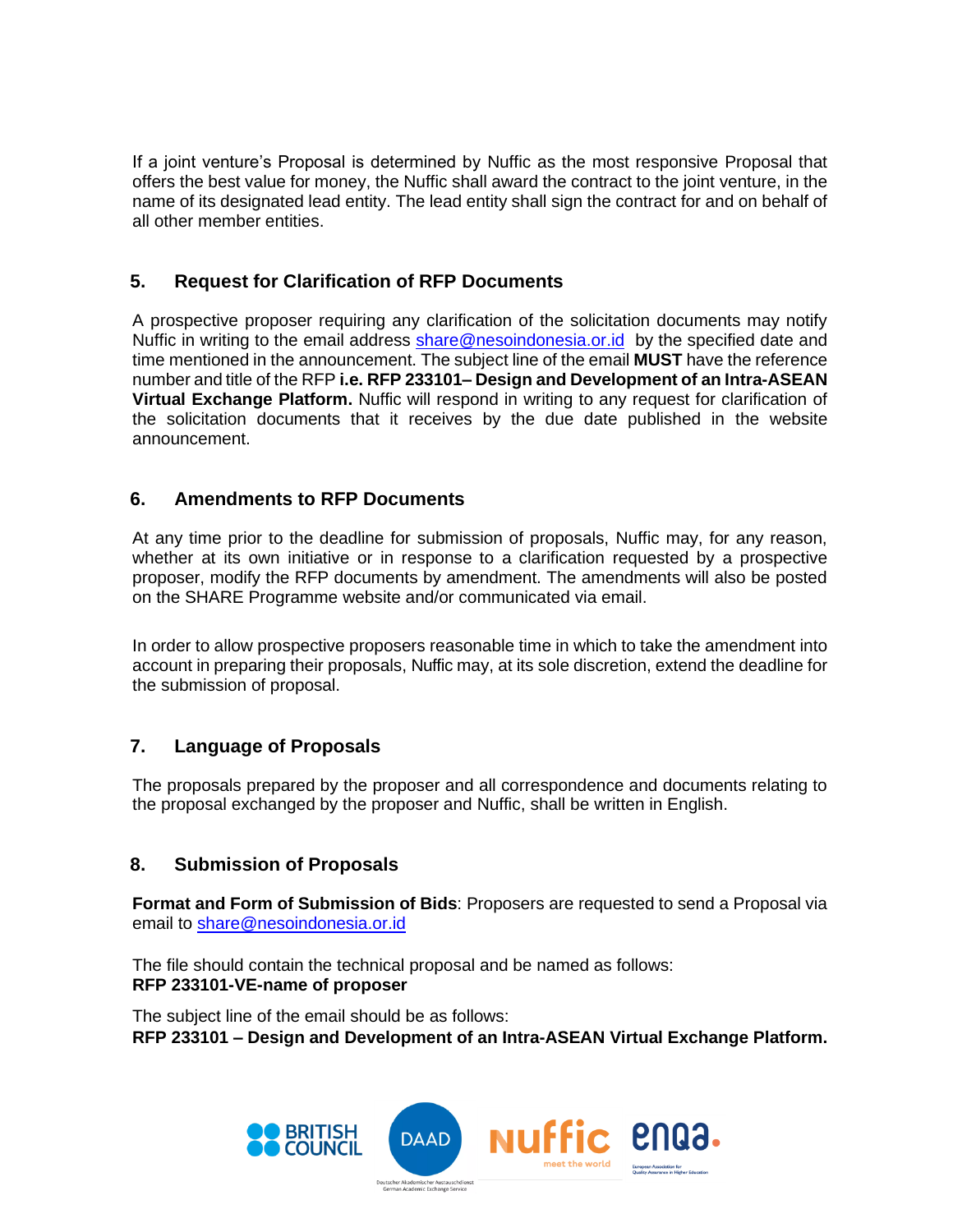#### **9. Late Proposals**

Any proposals received by Nuffic after the deadline for submission of proposals shall automatically be rejected.

#### **10.Withdrawal of Proposal**

Bidder may withdraw their proposal after submission provided that written notice of withdrawal is received by Nuffic 3 days prior to the deadline prescribed for submission of proposals. No proposal may be modified subsequent to the deadline for submission of proposals. No proposal may be withdrawn in the interval between the deadline for submission of proposals and the expiration of the period of proposal validity.

#### **11. Evaluation Criteria**

#### **11.1. Evaluation and Comparison of Proposals**

The proposals will be evaluated in a two-stage procedure, starting with administrative compliance to ensure the proposals includes all necessary required documents and is duly signed by the authorized representative. After that, the shortlisted candidates will be invited to interview stage.

| <b>Stages of</b><br><b>Selection</b>                                                  | <b>Items of Evaluation</b>                                                                                                                                                                                                                                                                                                                                                                                                                                                                              | <b>Selection</b><br><b>Timeline</b> |
|---------------------------------------------------------------------------------------|---------------------------------------------------------------------------------------------------------------------------------------------------------------------------------------------------------------------------------------------------------------------------------------------------------------------------------------------------------------------------------------------------------------------------------------------------------------------------------------------------------|-------------------------------------|
| Stage 1<br>Evaluation of<br>documents<br>submitted by the<br>applying project<br>team | A comprehensive proposal to address the expected<br>outputs as further listed above, comprising of:<br>Form 1: Proposal Submission Letter<br>Form 2: Technical Proposal (Description of<br>Approach, Methodology and Work Plan for<br>Performing the Assignment)<br>Form 3: Team Composition and Task<br><b>Assignments Form</b><br>• Form 4: Financial Proposal<br>Form 5: Declaration of Objectivity and<br>Confidentiality<br>Curriculum Vitae (CVs) of Lead Expert(s) and<br><b>Company Profile</b> | Early<br>October<br>2021            |
| Stage 2<br>Presentation of<br>proposals                                               | Shortlisted applicants present their proposal to a<br>selection panel.                                                                                                                                                                                                                                                                                                                                                                                                                                  | Mid<br>October<br>2021              |

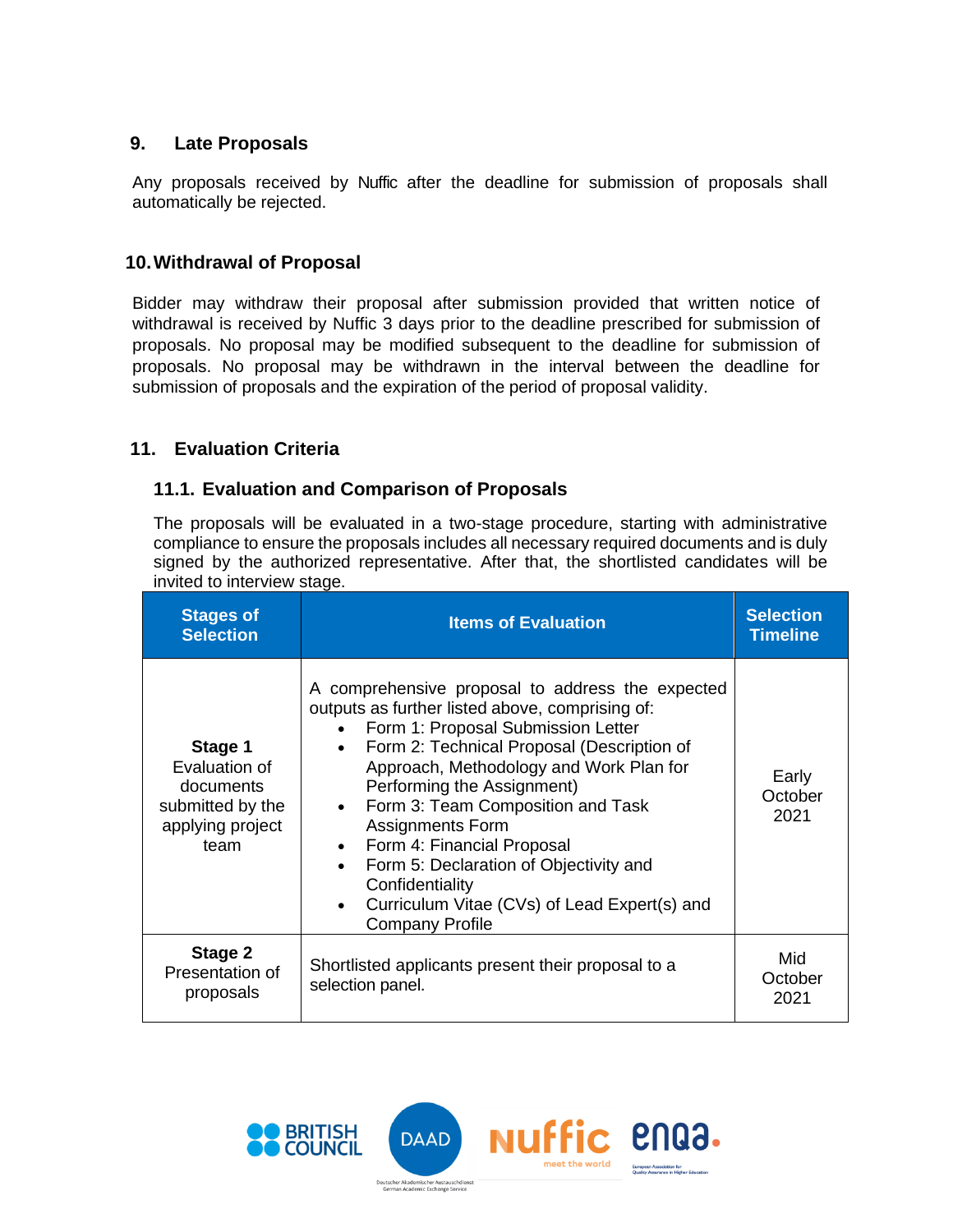# **11.2. Acceptance of Submissions**

All proposers are expected to adhere to the requirements for submitting a proposal. Any proposals that fail to comply will be disqualified from further consideration as part of this evaluation. In particular:

- a) Full compliance with the formal requirements for submitting a proposal
- b) Submission of all requested documentation

# **11.3. Evaluation of Proposal**

A reviewing committee shall be established to evaluate each technical proposal. The technical proposal is evaluated individually on the basis of its responsiveness to the technical requirements and will be assessed and scored according to the evaluation criteria below and as per scores in the table.

| <b>Composition</b>        | <b>Item of Evaluation</b>                                                                     | Weight |
|---------------------------|-----------------------------------------------------------------------------------------------|--------|
| <b>Applicant profiles</b> | CVs of Lead Expert(s) and<br><b>Company Profiles</b>                                          | 10%    |
| <b>Cost Efficiency</b>    | Financial proposal (cost<br>breakdown)                                                        | 30%    |
| <b>Project Proposal</b>   | Project design<br>Feasibility of the work plan<br>Evidence from previous<br>relevant projects | 60%    |
|                           | <b>Total Score</b>                                                                            | 100%   |

# **12. Award**

The Award will be made to the responsive proposer who achieves the score, following negotiation of an acceptable contract. Nuffic reserves the right to conduct negotiations with the Proposer regarding the contents of their offer. Nuffic will contact the selected vendor and within 7 days of receipt of the contract, the successful vendor shall sign and date the contract and return it to Nuffic according to the instructions provided at that time. If the vendor does not accept the contract terms, then Nuffic has the right not to proceed with the selected bidder and instead contract with another vendor of its choice.